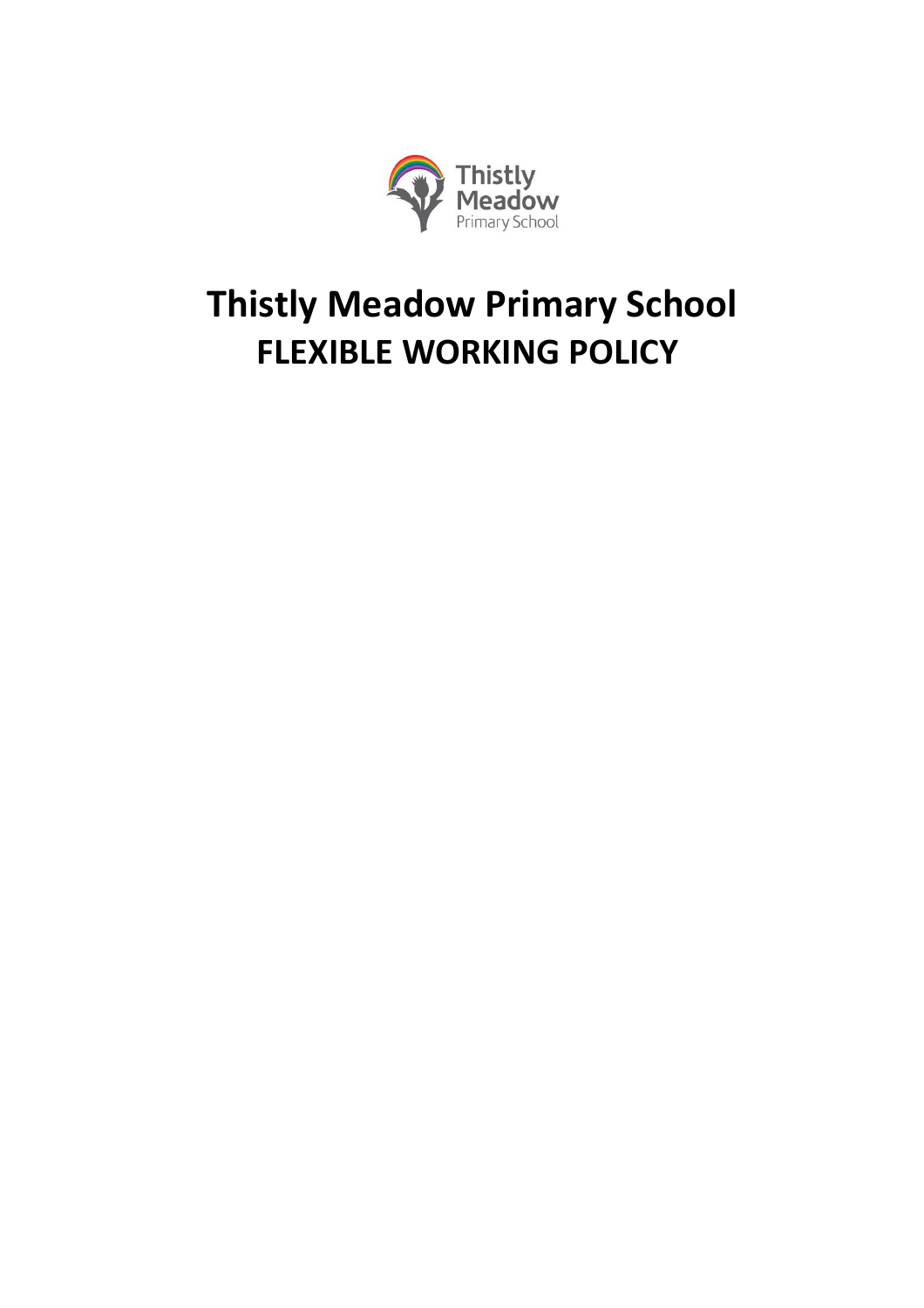

# Flexible Working Policy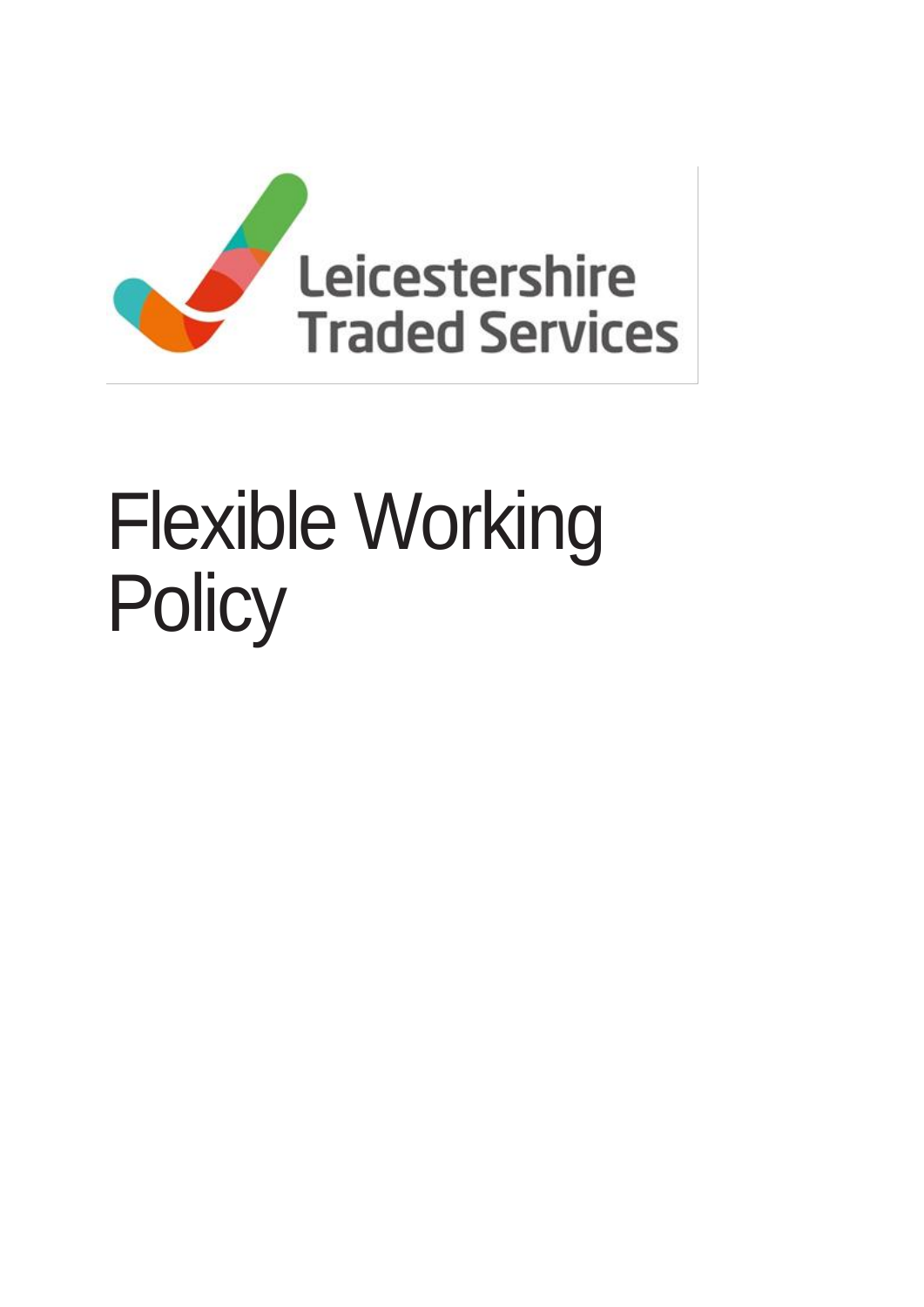**The procedure detailed below applies to all employees who qualify to make a request to work flexibly under the statutory right to request flexible working. It provides a fair and consistent method of dealing with flexible working requests.** 

**For Maintained Schools: The Local Authority has the right to be represented at any hearings and this will normally be a member of the LTS HR team acting in an advisory capacity. The panel must consider any advice offered by the Local Authority when making their decision. The school must notify both the employee and the LA of their decision where any dismissal takes place.** 

**This policy does not form part of employees' terms and conditions of employment and therefore may be subject to change at the discretion of the Trust/Governing Body.** 

### **1. Definition of 'Flexible Working'**

- 1.1 The term 'flexible working' describes a range of working patterns for example, job sharing, part-time working and home working. Under the Flexible Working Regulations, an employee can request to change:
	- the number of hours they work,
	- the times that they work, and/or
	- their place of work, e.g. to work from home, where the duties of the job will permit this type of working.

#### **2. Eligibility Criteria**

- 2.1 **The statutory right to request flexible working applies to all employees who, at the time of application:**
	- have been continuously employed for at least 26 weeks,
	- not have submitted an application to work flexibly under the statutory scheme within the previous 12 months.

#### **3. Application Process**

- 3.1 An employee wishing to formally request a change to their working arrangements must provide the following information in writing, using the Flexible Working Application Form:
	- the date the application is being made and confirmation that the request is being made under the statutory right to request flexible working,
	- the change in working arrangements being requested (including whether the change is requested on a permanent or temporary basis),
	- the date on which the employee would like the proposed change to become effective,
	- details of how the new working pattern may impact on the school and how, in their opinion, this can be managed, or any negative impacts can be mitigated,
	- whether the request is in relation to the Equality Act 2010 (e.g. as a reasonable adjustment for a disability),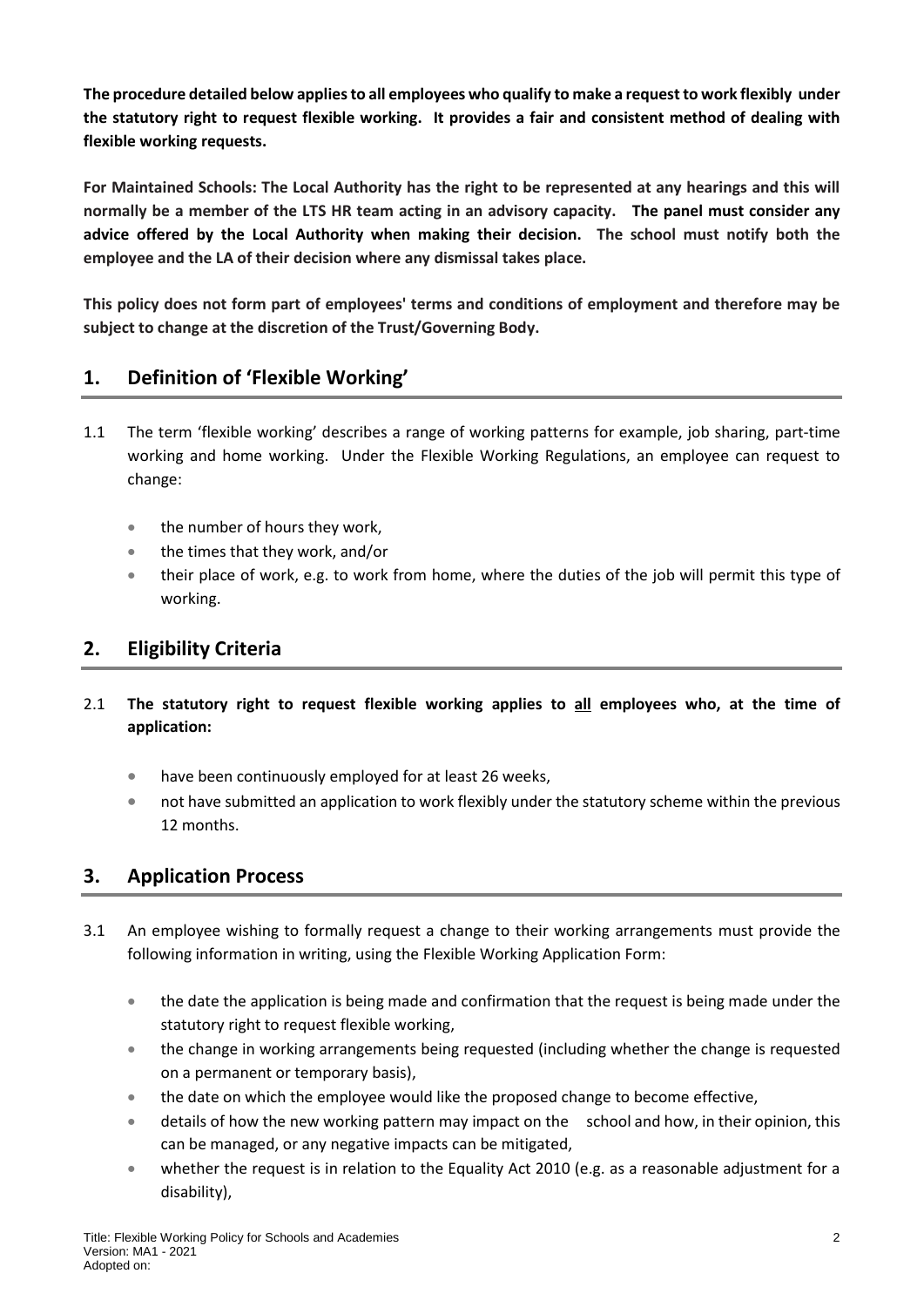whether a previous flexible working application has been made by the employee and, if so, when.

#### **4. Timings and Process**

- 4.1 The employee will submit their completed application form to their manager. On receipt of the request, the manager will send a letter of acknowledgement to the employee inviting them to discuss the request **as soon as possible, but usually within 28 days**. This discussion does not need to be face-to-face and can take place by telephone if the employee is in agreement.
- 4.2 The consideration process, including the outcome of any appeal, **must be completed within 3 months of the request being received in writing** by the manager. This time limit can be extended, if needed providing all parties are in agreement.
- 4.3 The employee may be accompanied by a work colleague or Trade Union representative.

#### **5. Contractual Change**

- 5.1 Any change to the employee's terms and conditions will be on a permanent basis unless agreed otherwise.
- 5.2 A variation to contract letter will be issued to the employee. This variation to contract letter must be signed by the employee and a copy returned to the school for their records.

#### **6. Grounds for Declining a Request**

- 6.1 Applications can only be declined for one or more of the following business reasons:
	- Burden of additional cost ,
	- Detrimental effect on the School's ability to meet 'customer' demands (e.g. inability to reorganise an employee's timetable or work schedule without having an adverse impact on colleagues/pupils),
	- **Inability to reorganise work amongst existing staff,**
	- Inability to recruit additional staff,
	- Detrimental impact on quality (e.g. on teaching and learning,
	- Detrimental impact on performance,
	- Insufficiency of work during the periods the employee proposes to work,
	- Planned structural changes.

#### **7. Right of Appeal**

- 7.1 An employee has the right to appeal against the decision if their request for flexible working request has been declined. Employees will be made aware of their right of appeal at the time they are provided with the outcome of their application.
- 7.2 All appeals will be dealt with in line with the School's Appeal Policy.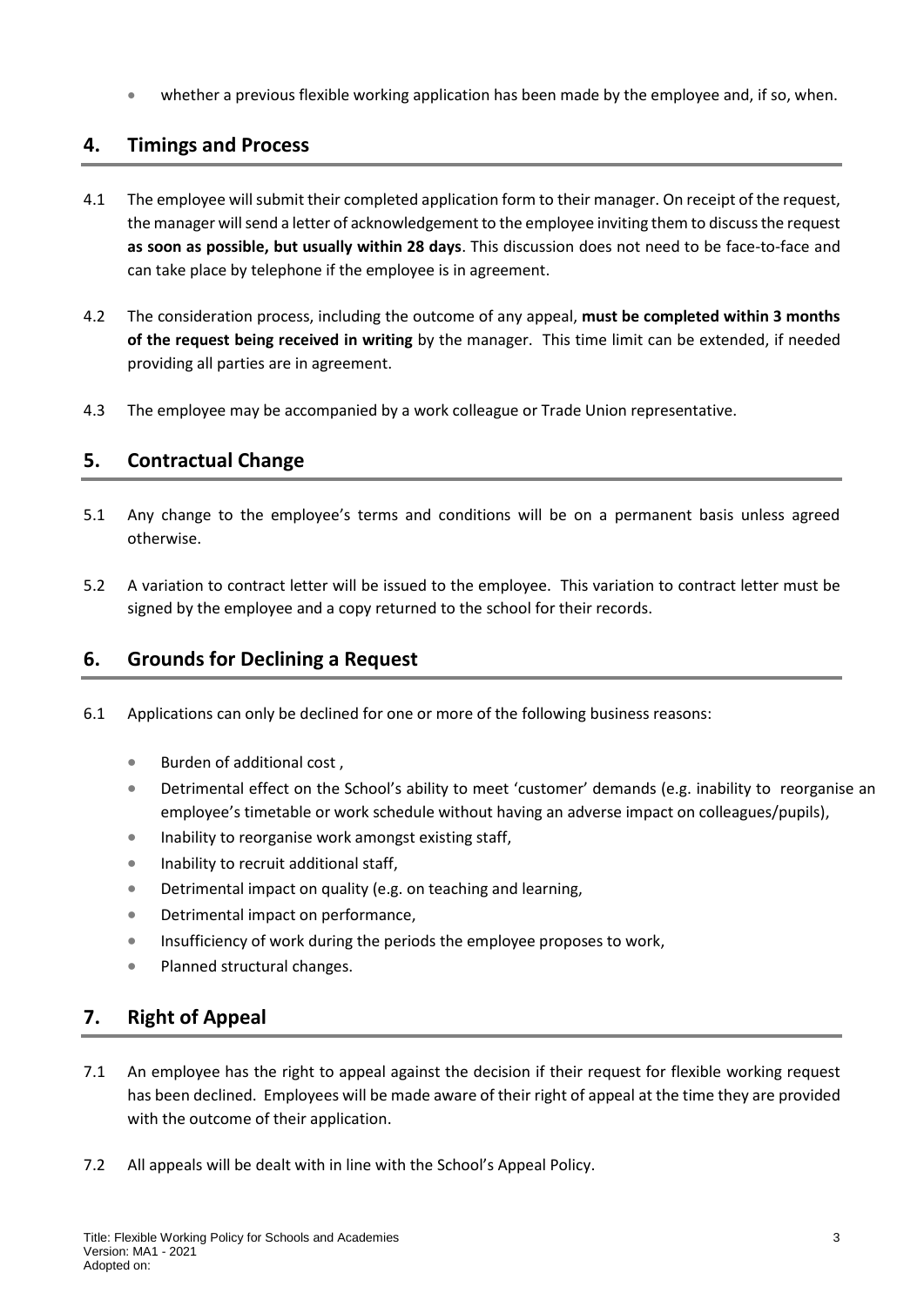7.3 The appeal will be heard and completed within 3 months of the date on which the employee submitted their flexible working application, unless an extension has been agreed with the employee and confirmed in writing, outlining the reasons for the delay.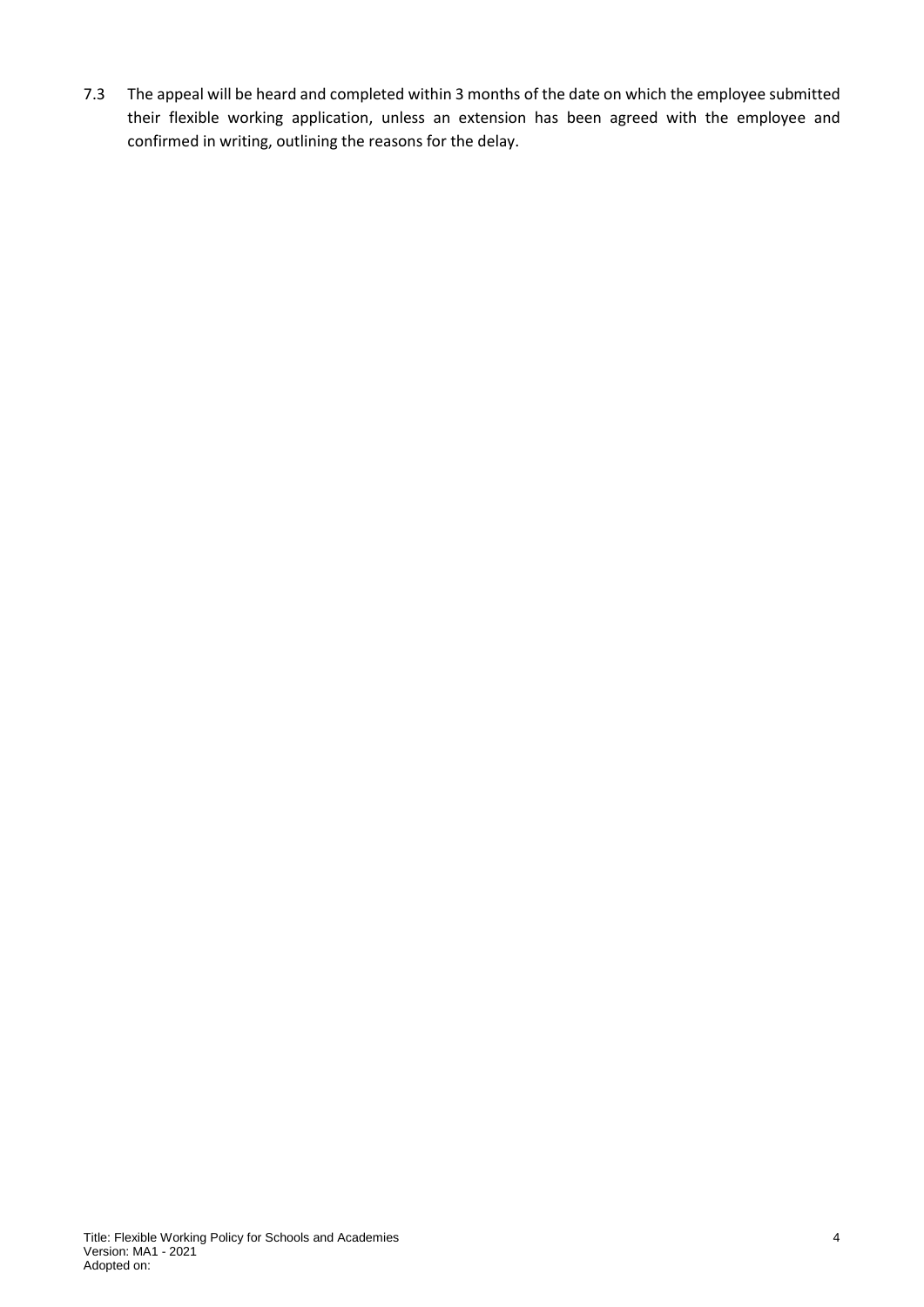## **Flexible Working Application Form**

| Name:             |  |
|-------------------|--|
| <b>Job Title:</b> |  |

**Are you making this request under the statutory right to request flexible working?** YES/NO

**Have you made a flexible working request in the past 12 months?** YES/NO

**Date of last flexible working request submitted:**

**Describe your current working pattern (days/hours/times worked):**

(Please continue a separate sheet of paper if necessary)

**Describe the working pattern you would like to work in future (days/hours/times worked):**

(Please continue a separate sheet of paper if necessary)

**When would you like the new working pattern to commence?**